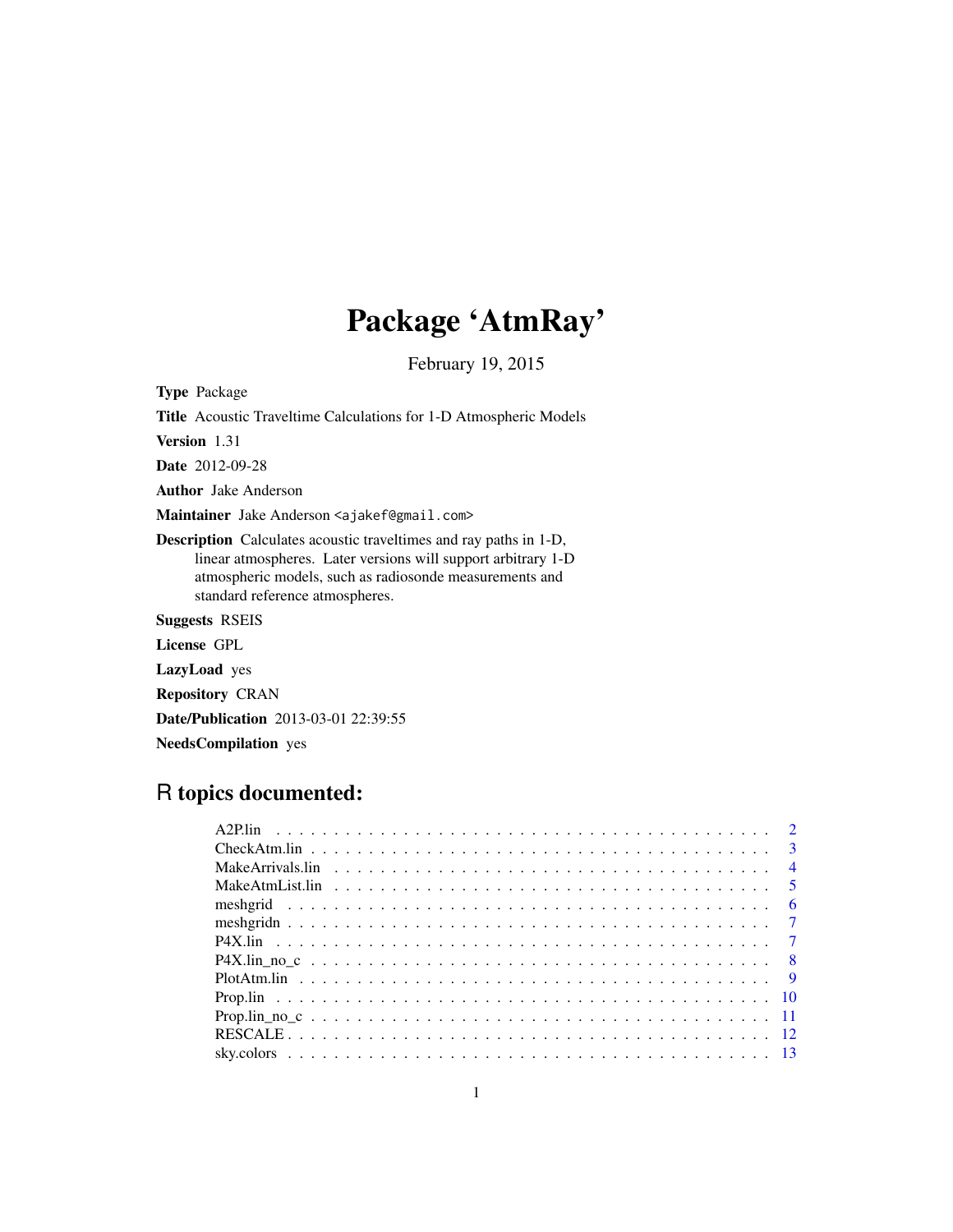#### <span id="page-1-0"></span>**Index** 2008 **[14](#page-13-0)**

#### A2P.lin *Convert Between Incidence Angle and Ray Parameter*

#### Description

Given an atmosphere and elevation, converts incidence angle to ray parameter, or vice-versa.

#### Usage

A2P.lin(angle, z, az, ATM) P2A.lin(p, z, az, ATM)

#### Arguments

|                | Ray parameter (s/m)                        |
|----------------|--------------------------------------------|
| angle          | Incidence angle (from vertical) in degrees |
| $\overline{z}$ | Elevation (m)                              |
| az             | Compass azimuth (degrees)                  |
| ATM            | Linear atmosphere                          |

#### Value

Ray parameter (s/m) or incidence angle (degrees).

#### Author(s)

Jake Anderson

#### Examples

```
ATM = CheckAtm.lin()
A2P.lin(50, 50, 0, ATM)
P2A.lin(0.002321347, 50, 0, ATM)
```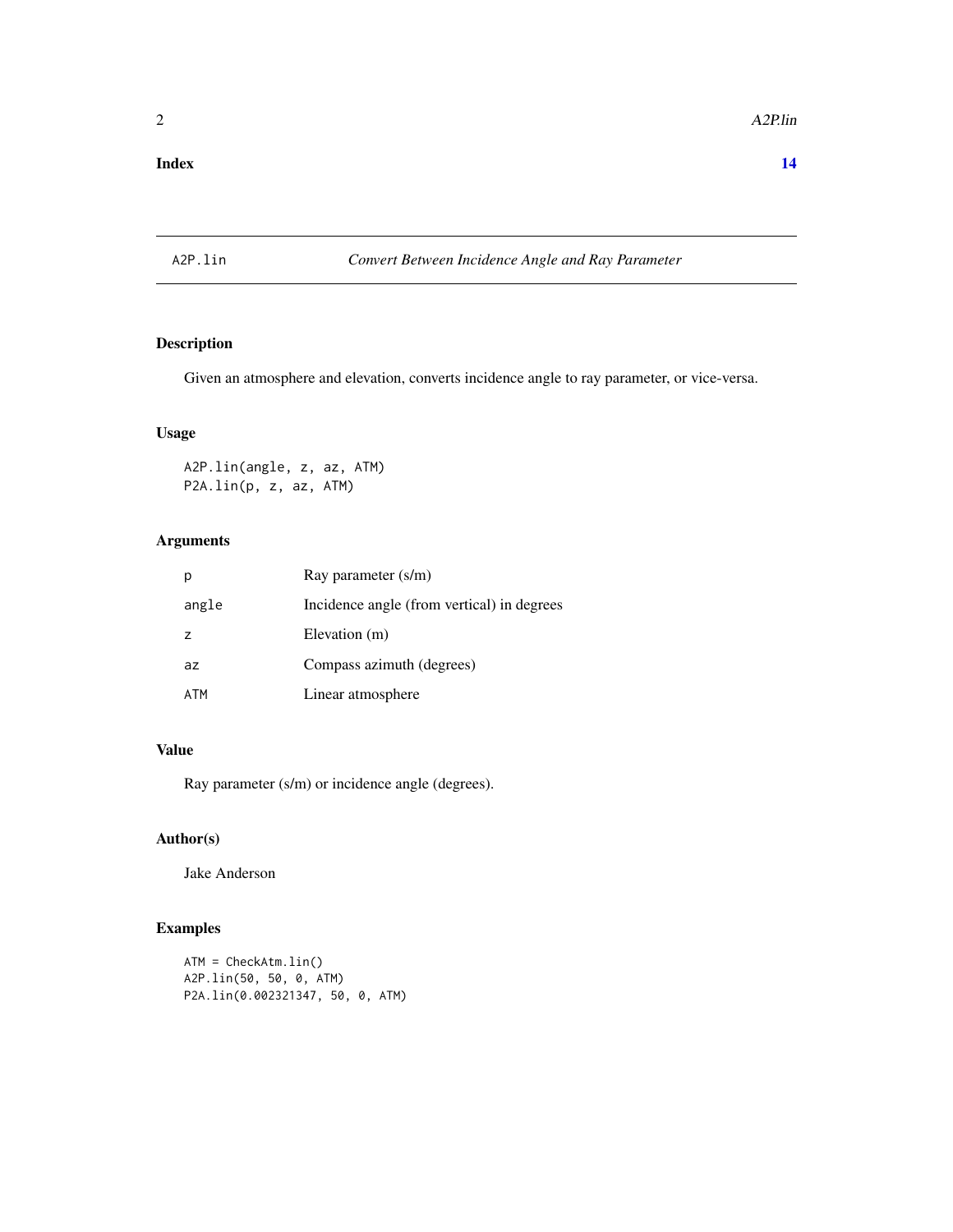#### <span id="page-2-0"></span>Description

Verifies that an atmosphere contains all required elements and fills in missing elements with default values.

#### Usage

```
CheckAtm.lin(ATM = list())
```
#### Arguments

ATM List that may include characteristics of an atmosphere

#### Details

A linear atmosphere variable must contain the elements described in the "Value" section. Default values for these are as follows: z0: 0 c0: 330 wx0: 0 wy0: 0 rho0: 1.2929 \* exp(-ATM\$z0/6800) gc: -10^9 gwx: 0 gwy: 0 grho: -0.0001901058 \* exp(-ATM\$z0/6800)

Other functions may encounter problems when working with an effective sound speed gradient of zero.

#### Value

List including the following elements:

| z0   | Elevation of intercept layer (m)                       |
|------|--------------------------------------------------------|
| c0   | Intrinsic sound speed at intercept layer (m/s)         |
| wx0  | Zonal (east-west) wind at intercept layer (m/s)        |
| wy0  | Meridional (north-south) wind at intercept layer (m/s) |
| rho0 | Density at intercept layer $(kg/m^3)$                  |
| gc   | Vertical intrinsic sound speed gradient (1/s)          |
| gwx  | Vertical zonal wind gradient (1/s)                     |
| gwy  | Vertical meridional wind gradient (1/s)                |
| grho | Vertical density gradient (kg/m^4)                     |

#### Author(s)

Jake Anderson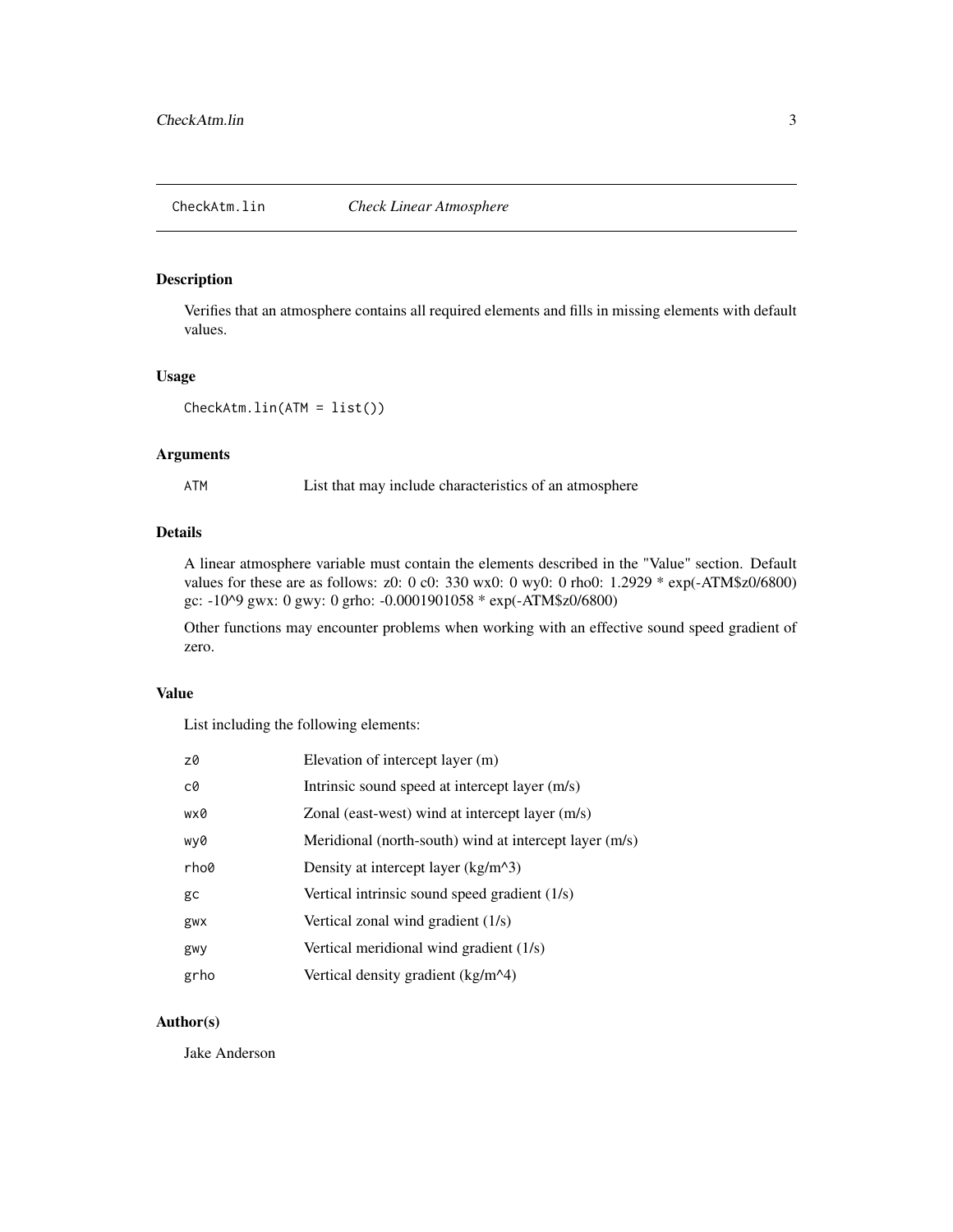#### Examples

```
# quickly make a new default atmosphere
ATM = CheckAtm.lin()
# fill in missing values for an existing atmosphere
ATM = list(c0 = 343, gc = -0.006)ATM = CheckAtm.lin(ATM)
```
MakeArrivals.lin *Calculate Arrival Function*

#### Description

Calculates arrival time and arrival amplitude of many sources to produce an arrival function.

#### Usage

MakeArrivals.lin(xs, ys, zs, xr, yr, zr, dt, nt, timing, ATM = CheckAtm.lin(list()))

#### Arguments

| ΧS        | source location abscissae (m)    |
|-----------|----------------------------------|
| ys        | source location ordinates (m)    |
| <b>ZS</b> | source location elevations (m)   |
| xr        | receiver location abscissae (m)  |
| yr        | receiver location ordinates (m)  |
| zr        | receiver location elevations (m) |
| dt        | time interval (s)                |
| nt        | number of time steps to evaluate |
| timing    | source times (s)                 |
| ATM       | linear atmosphere                |

#### Details

This is suitable for calculating arrival functions for spatially distributed acoustic sources. Each of sx, sy, and sz should be the same length, and each of rx, ry, and rz should be the same length.

#### Value

Returns a matrix of dimension nt x length(rx), with rows corresponding to time steps and columns to receivers.

#### Author(s)

Jake Anderson

<span id="page-3-0"></span>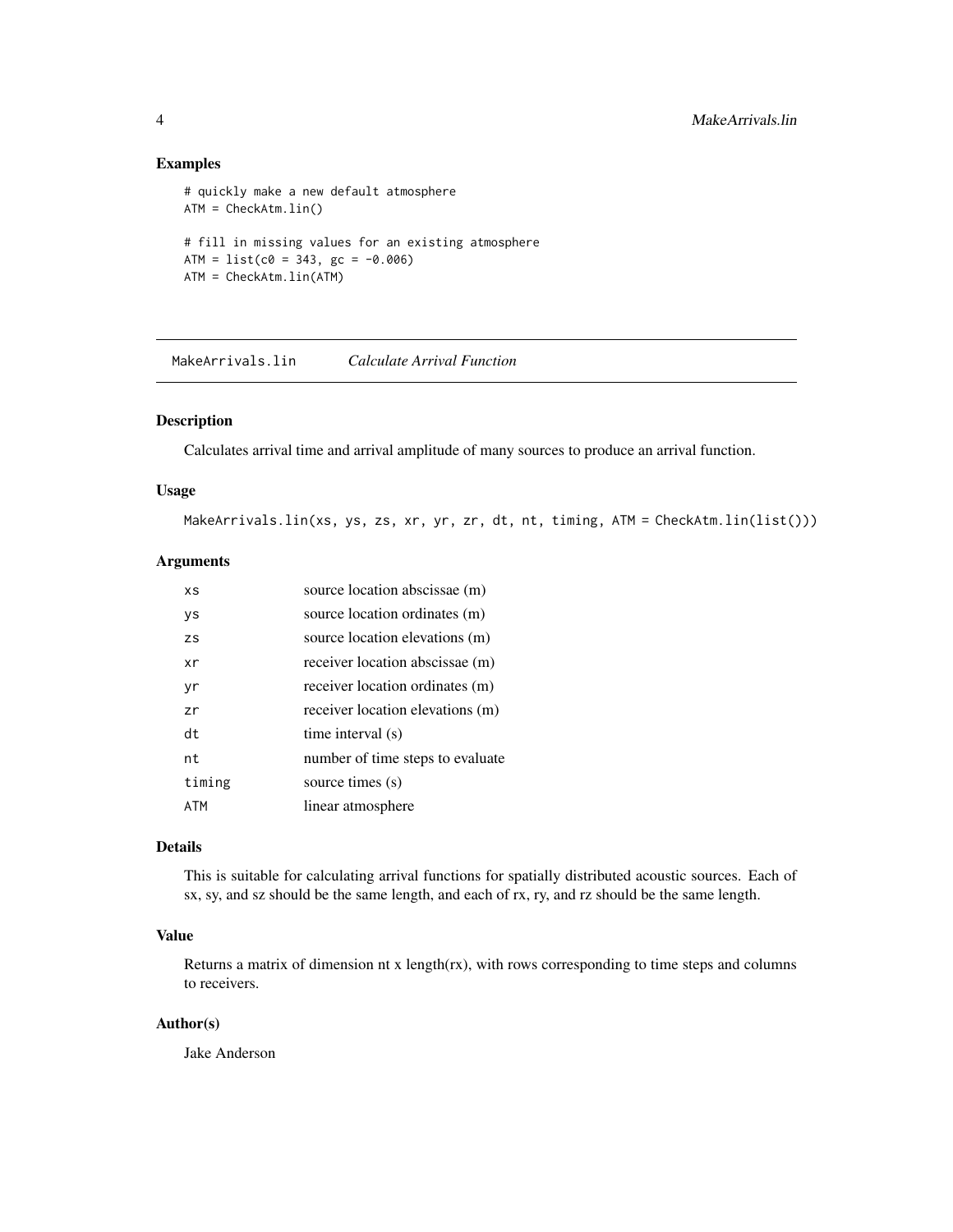#### <span id="page-4-0"></span>MakeAtmList.lin 5

#### Examples

MakeArrivals.lin(xs = c(100, 150), ys = c(100, 150), zs = c(100, 150), xr = 0, yr = 0, zr = 0, dt = 0.01, nt = 100,

MakeAtmList.lin *Make List of Linear Atmospheres*

#### Description

Given a set of values that must be taken by each field in a linear atmosphere, returns a list of atmospheres that span all combinations of those values (similar to meshgrid).

#### Usage

MakeAtmList.lin(z0 = 0, c0 = 343, gc = 0, wx0 = 0, gwx = 0, wy0 = 0, gwy = 0, rho0 = 1.2929 \* exp(-z0/68

#### Arguments

| z0   | Elevation of intercept layer (m)                       |
|------|--------------------------------------------------------|
| c0   | Intrinsic sound speed at intercept layer (m/s)         |
| wx0  | Zonal (east-west) wind at intercept layer (m/s)        |
| wy0  | Meridional (north-south) wind at intercept layer (m/s) |
| rho0 | Density at intercept layer $(kg/m^3)$                  |
| gc   | Vertical intrinsic sound speed gradient (1/s)          |
| gwx  | Vertical zonal wind gradient (1/s)                     |
| gwy  | Vertical meridional wind gradient (1/s)                |
| grho | Vertical density gradient (kg/m^4)                     |

#### Details

This is useful for modeling wave propagation in a range of atmospheres when actual atmospheric characteristics are poorly constrained.

#### Value

List of linear atmospheres.

#### Author(s)

Jake Anderson

#### Examples

```
# make atmospheres spanning a range of base sound speeds and
# sound speed gradients
c0 = seq(330, 336, 0.1)gc = seq(-0.006, -0.004, 0.0005)
```
ATM\_list = MakeAtmList.lin(c0 = c0, gc = gc)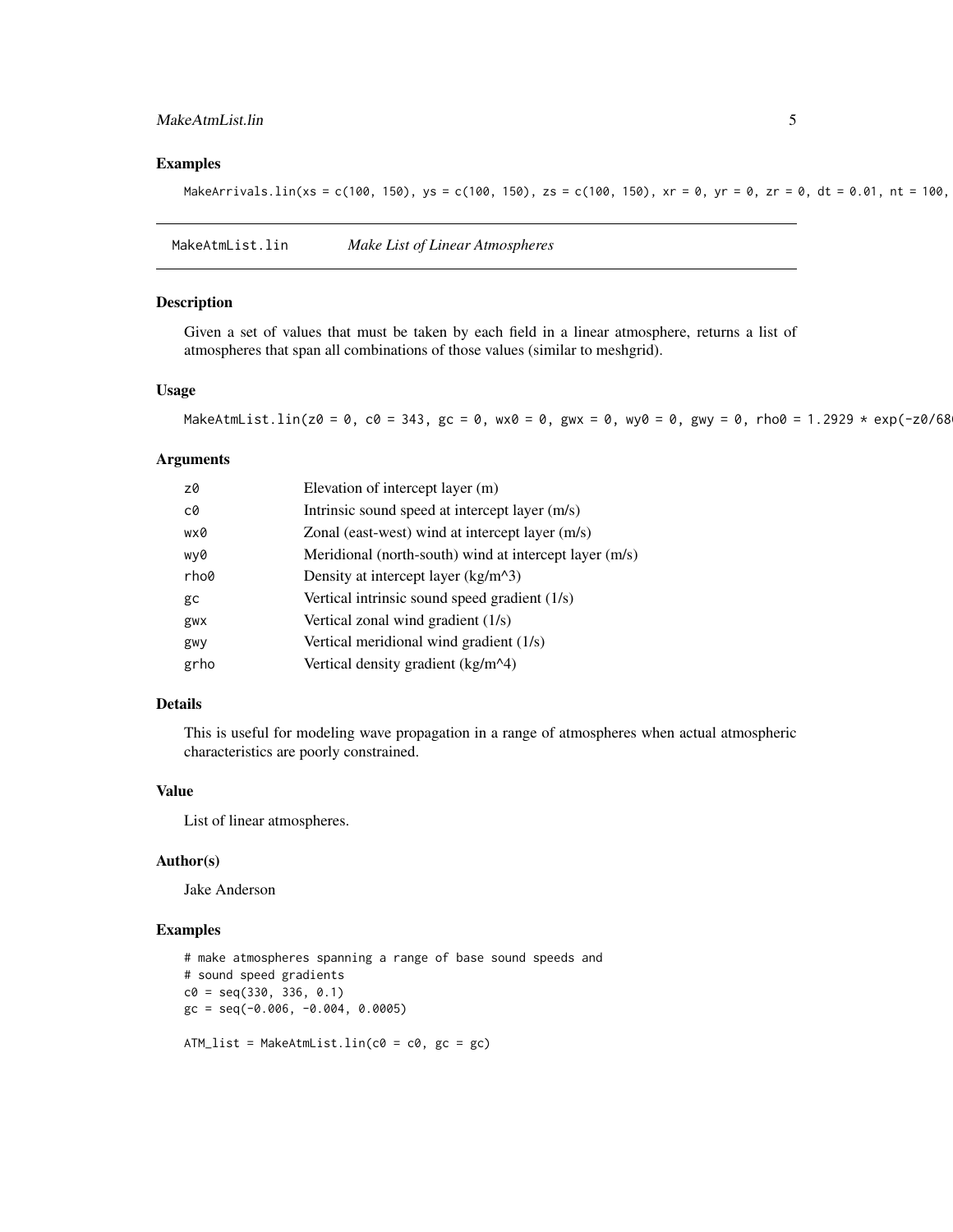<span id="page-5-0"></span>

#### Description

Creates 2D matrices for accessing images and 2D matrices

#### Usage

meshgrid(a, b)

#### Arguments

| a | x vector components |
|---|---------------------|
| b | y vector components |

#### Details

returns outer product of x-compnents and y-components for use as index arrays

#### Value

| $\boldsymbol{\mathsf{x}}$ | length(y) by length(x) matrix of x indicies |
|---------------------------|---------------------------------------------|
| <b>V</b>                  | length(y) by length(x) matrix of y indicies |

#### Author(s)

Jonathan M. Lees<jonathan.lees@unc.edu>

#### Examples

meshgrid(1:5, 1:3)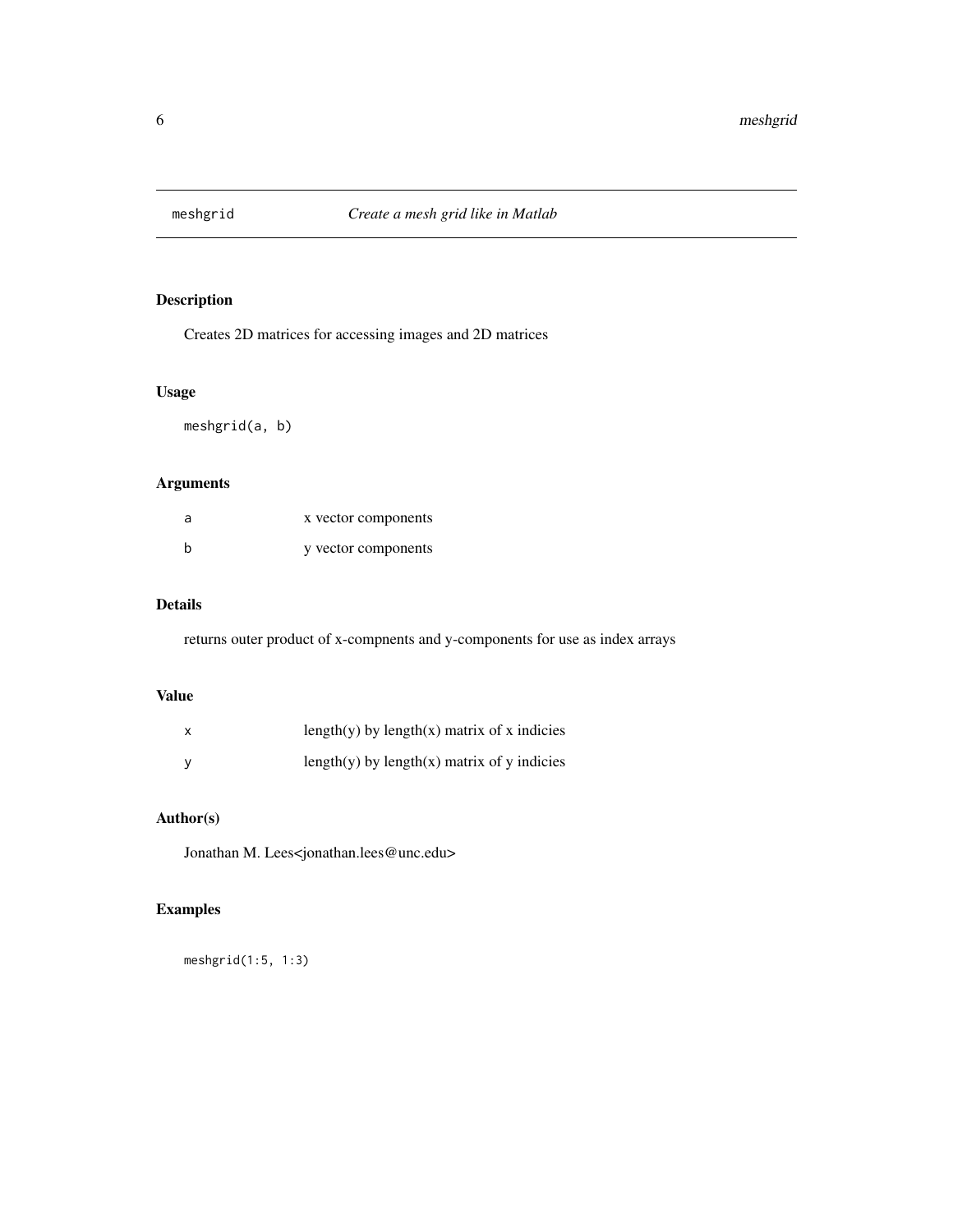<span id="page-6-0"></span>

#### Description

Inputs a list of vectors, and returns a list of vectors such that every possible combination of input vector values occurs once in the output.

#### Usage

meshgridn(L)

#### Arguments

L list of vectors

#### Value

List of vectors of equal length such that each combination of elements drawn from the input vectors occurs exactly once in the output list.

#### Author(s)

Jake Anderson

#### Examples

meshgridn(list(1:5, 10:12, 100:104))

P4X.lin *Find Ray Parameter for Distance*

#### Description

Calculates ray parameter and azimuth of a ray that reaches some given point, using a 2-D iterative optimization search.

#### Usage

P4X.lin(x, y, zs, zr, ATM = CheckAtm.lin(list()), maxerror = 3)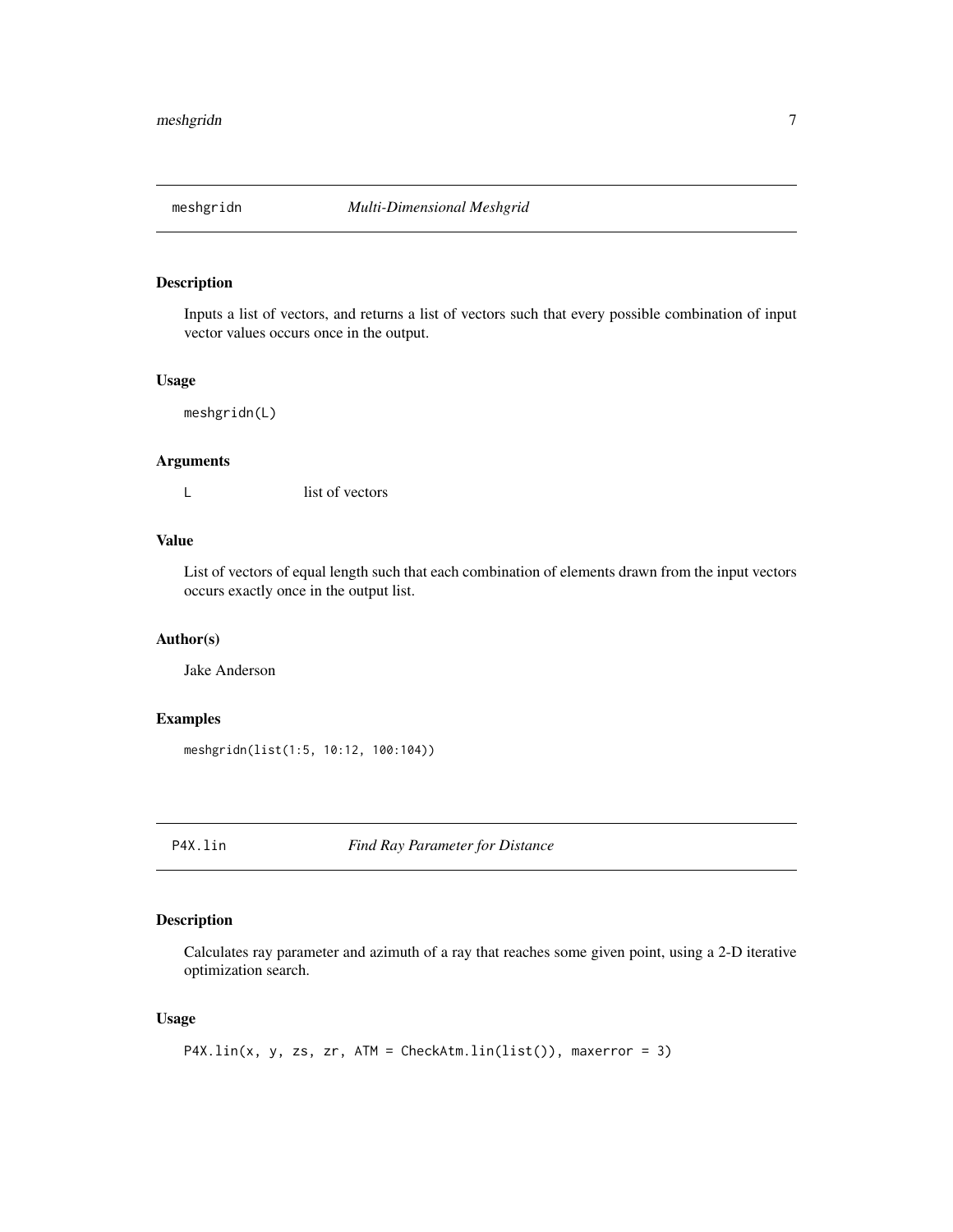#### <span id="page-7-0"></span>Arguments

| $\mathsf{x}$ | Abscissa of receiver relative to source (m) |
|--------------|---------------------------------------------|
| - y          | Ordinate of receiver relative to source (m) |
| <b>ZS</b>    | Elevation of source (m)                     |
| zr           | Elevation of receiver (m)                   |
| ATM          | Linear atmosphere                           |
| maxerror     | Maximum permitted error for solution (m)    |

#### Details

'maxerror' should be set with the necessary arrival time precision in mind. Smaller values of maxerror will produce more accurate arrival locations (and arrival times), but will require longer calculation times.

#### Value

List with following elements:

| D     | ray parameter                                                    |
|-------|------------------------------------------------------------------|
| az    | azimuth                                                          |
| error | distance between inputs $(x,y)$ and final position of result ray |

#### Author(s)

Jake Anderson

#### Examples

```
ATM = CheckAtm.lin()
P4X.lin(100, 100, 100, 00, ATM)
P4X.lin(100, 100, 100, 00, ATM, 0.01)
```
P4X.lin\_no\_c *Find Ray Parameter for Distance*

#### Description

Calculates ray parameter and azimuth of a ray that reaches some given point, using a 2-D iterative optimization search. Does not use compiled C code, so is slower, but in case of some bug in the C code, this function will still work.

#### Usage

```
P4X.lin_no_c(x, y, zs, zr, ATM = CheckAtm.lin(), maxerror = 3)
```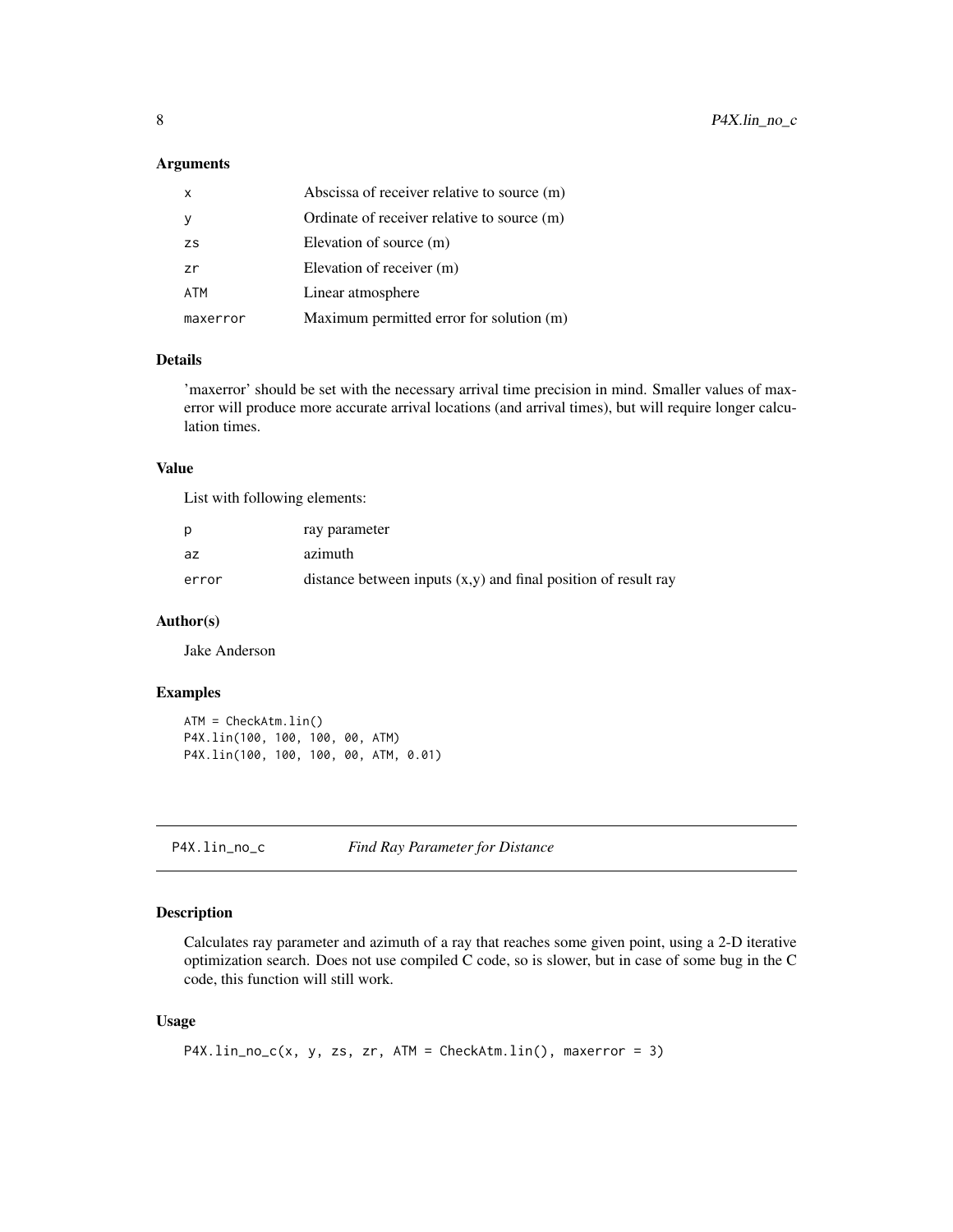#### <span id="page-8-0"></span>PlotAtm.lin 9

#### Arguments

| $\mathsf{x}$     | Abscissa of receiver relative to source (m) |
|------------------|---------------------------------------------|
|                  | Ordinate of receiver relative to source (m) |
| <b>ZS</b>        | Elevation of source (m)                     |
| $\overline{z}$ r | Elevation of receiver (m)                   |
| <b>ATM</b>       | Linear atmosphere                           |
| maxerror         | Maximum permitted error for solution (m)    |

#### Details

'maxerror' should be set with the necessary arrival time precision in mind. Smaller values of maxerror will produce more accurate arrival locations (and arrival times), but will require longer calculation times.

#### Value

List with following elements:

| D     | ray parameter                                                    |
|-------|------------------------------------------------------------------|
| az    | azimuth                                                          |
| error | distance between inputs $(x,y)$ and final position of result ray |

#### Author(s)

Jake Anderson

#### Examples

```
ATM = CheckAtm.lin()
P4X.lin_no_c(100, 100, 100, 00, ATM)
P4X.lin_no_c(100, 100, 100, 00, ATM, 0.01)
```
PlotAtm.lin *Plot Linear Atmosphere*

#### Description

Makes a plot showing effective sound speed structure.

#### Usage

```
PlotAtm.lin(ATM, zlim = c(0, 100), winddir = 90, col =sky.colors(500),
TOPO = NULL
```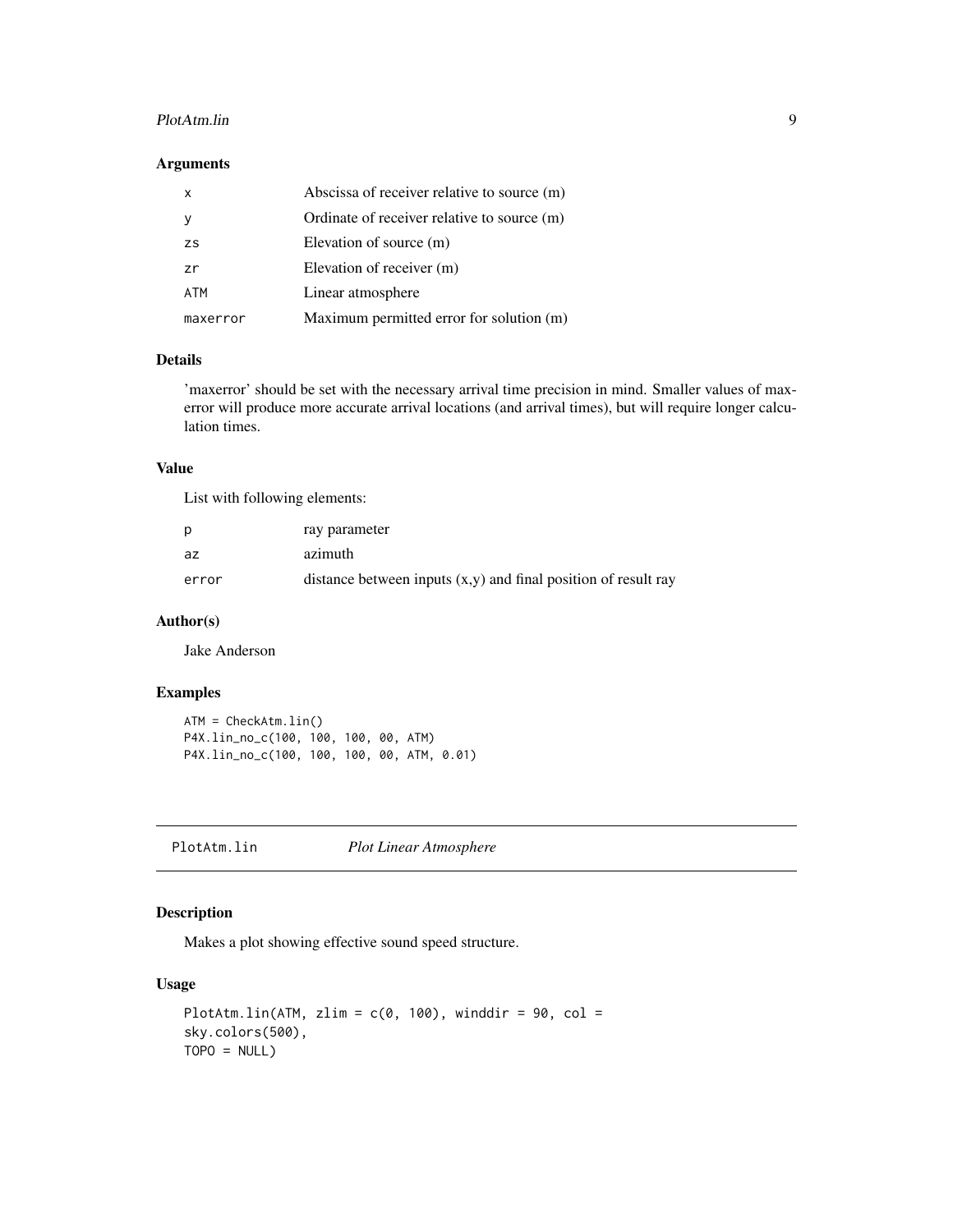<span id="page-9-0"></span>10 Prop.lin

#### Arguments

| ATM         | Linear Atmosphere                                      |
|-------------|--------------------------------------------------------|
| zlim        | Height limits in plot                                  |
| winddir     | Direction of wind to plot                              |
| col         | color vector, such as the output of heat colors        |
| <b>TOPO</b> | list containing vectors x and y, and matrix z, or NULL |

#### Details

When plotting topography, an east-west cross-section where TOPO\$y is zero is plotted. TOPO should be formatted as a potential input to functions like 'contour' or 'image'.

#### Value

None; plot side effects only.

#### Author(s)

Jake Anderson

#### Examples

ATM = CheckAtm.lin() PlotAtm.lin(ATM)

Prop.lin *Acoustic Ray Tracing*

#### Description

Given a ray parameter, azimuth, source/receiver elevations, calculates where ray lands at receiver elevation.

#### Usage

```
Prop.lin(p, az, zs, zr, ATM = CheckAtm.lin(list()))
```
#### Arguments

| р   | ray parameter (s/m)    |
|-----|------------------------|
| az  | azimuth (degrees)      |
| ZS  | source elevation (m)   |
| zr  | receiver elevation (m) |
| ATM | Linear atmosphere      |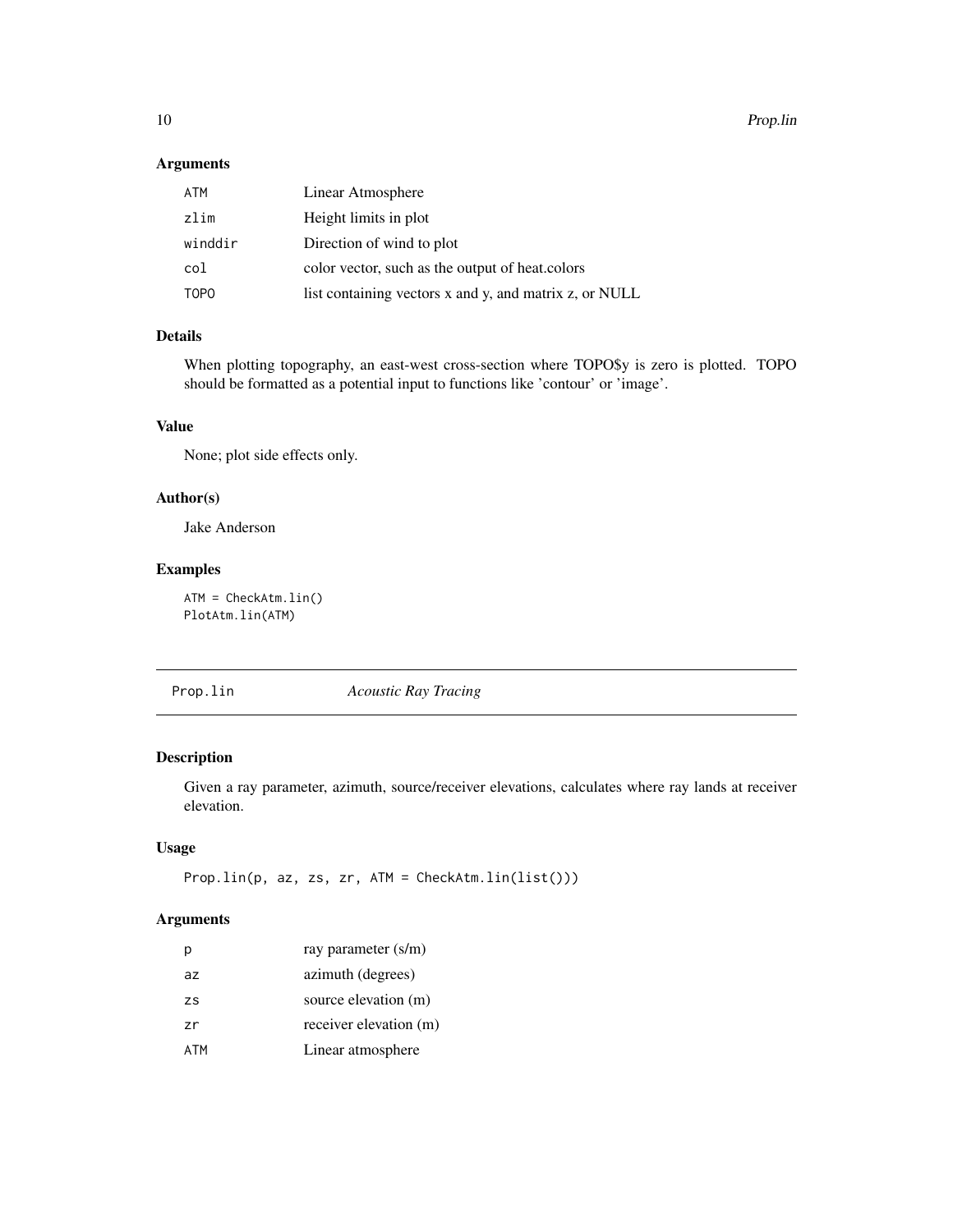#### <span id="page-10-0"></span>Prop.lin\_no\_c 11

#### Value

List including the following elements:

| x, y | ending position of ray |
|------|------------------------|
| t    | arrival time of ray    |
| A    | arrival amplitude      |
| p    | ray parameter          |

#### Author(s)

Jake Anderson

#### References

Garces, M.A., Hansen, R.A., Lindquist, K.G., 1998. Traveltimes for infrasonic waves propagating in a stratified atmosphere. Geophysical Journal International 135, 255-263.

#### Examples

ATM = CheckAtm.lin() Prop.lin(0.001, 45, 100, 0, ATM)

Prop.lin\_no\_c *Acoustic Ray Tracing*

#### Description

Given a ray parameter, azimuth, source/receiver elevations, calculates where ray lands at receiver elevation. Does not use compiled C code, so is slower, but in case of some bug in the C code, this function will still work.

#### Usage

```
Prop.lin_no_c(p, az, zs, zr, ATM = CheckAtm.lin(list()))
```
#### Arguments

| р         | ray parameter (s/m)    |
|-----------|------------------------|
| az        | azimuth (degrees)      |
| <b>ZS</b> | source elevation (m)   |
| zr        | receiver elevation (m) |
| ATM       | Linear atmosphere      |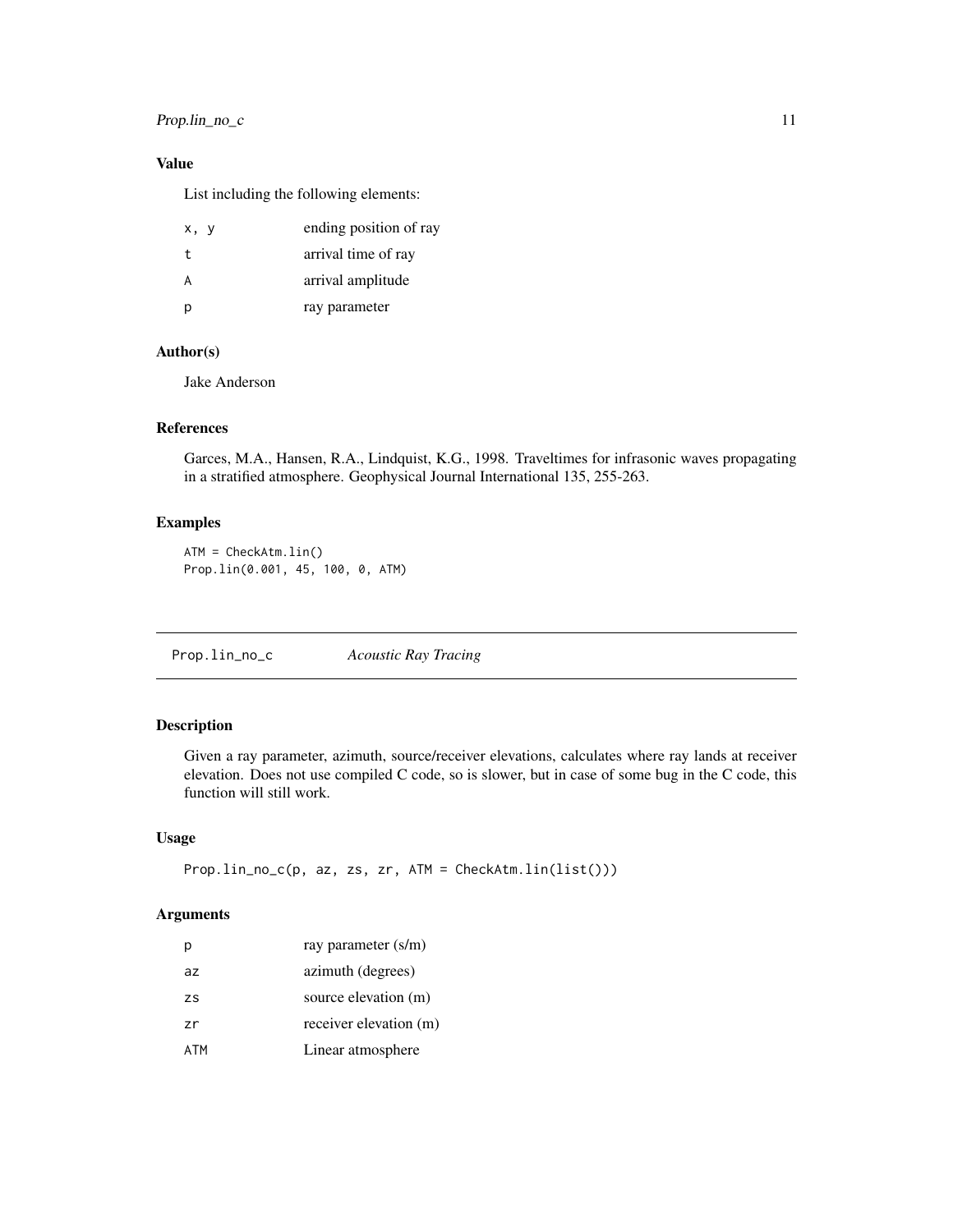#### <span id="page-11-0"></span>Value

List including the following elements:

| x, y | ending position of ray |
|------|------------------------|
| t.   | arrival time of ray    |
| Α    | arrival amplitude      |
| D    | ray parameter          |

#### Author(s)

Jake Anderson

#### References

Garces, M.A., Hansen, R.A., Lindquist, K.G., 1998. Traveltimes for infrasonic waves propagating in a stratified atmosphere. Geophysical Journal International 135, 255-263.

#### Examples

ATM = CheckAtm.lin() Prop.lin\_no\_c(0.001, 45, 100, 0, ATM)

RESCALE *Rescale a vector to fit in a certain range*

#### Description

Rescale a vector to fit in a certain range

#### Usage

RESCALE(x, nx1, nx2, minx, maxx)

#### Arguments

| х    | vector      |
|------|-------------|
| nx1  | new minimum |
| nx2  | new maximum |
| minx | old min     |
| maxx | old max     |

#### Details

Used for graphics.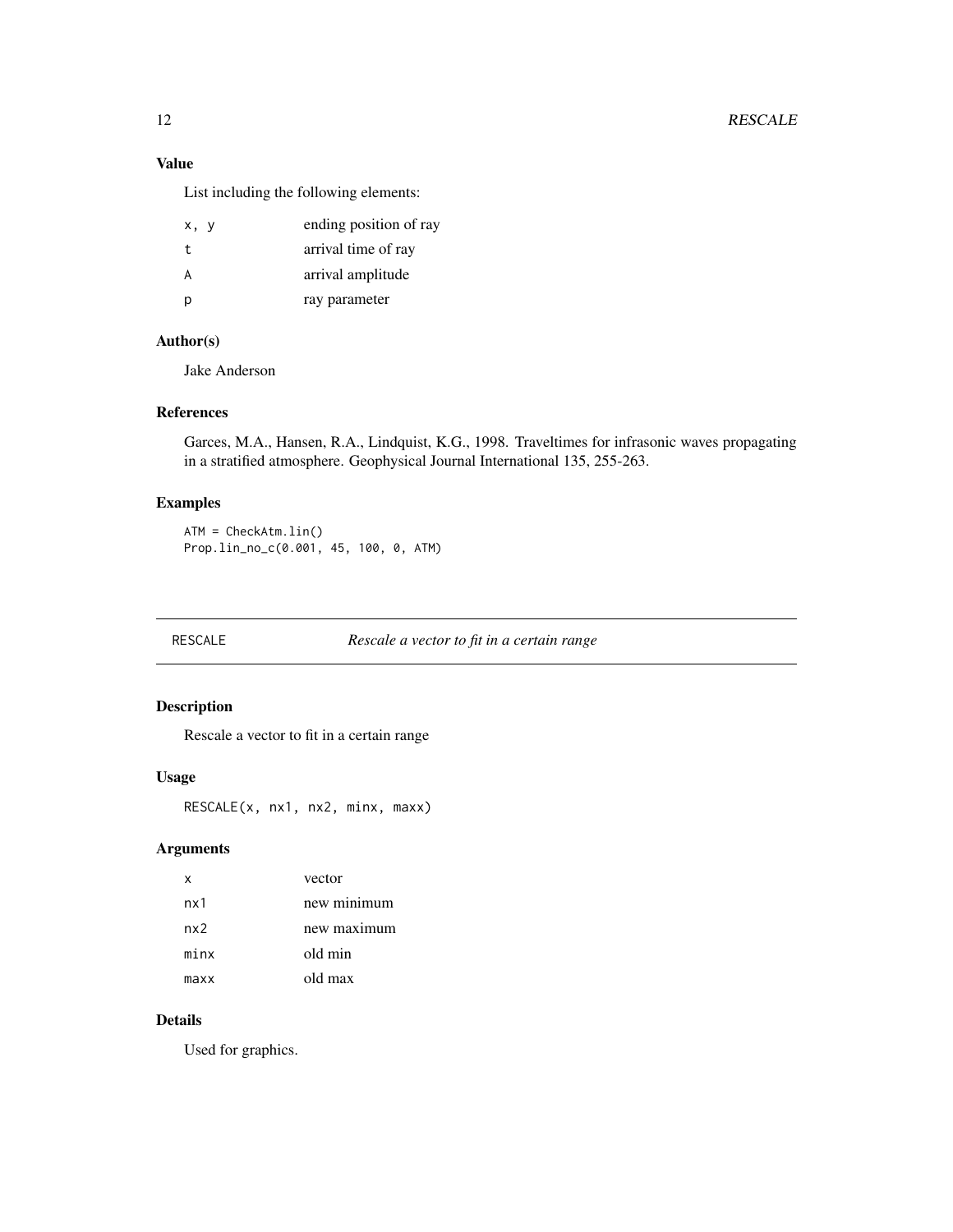#### <span id="page-12-0"></span>sky.colors 13

#### Value

scale vector is returned

#### Author(s)

Jonathan M. Lees<jonathan.lees.edu>

#### Examples

```
x = rnorm(10)RESCALE(x, 3, 9, min(x), max(x))
```
sky.colors *Sky Colormap*

#### Description

Returns a vector of colors one would see in a sunrise, ranging from orange to blue.

#### Usage

sky.colors(n)

#### Arguments

n length of output color vector

#### Value

Vector of colors of length n.

#### Author(s)

Jake Anderson

#### Examples

col = sky.colors(12) M = matrix(1:12, 12, 1) image(M, col = col)